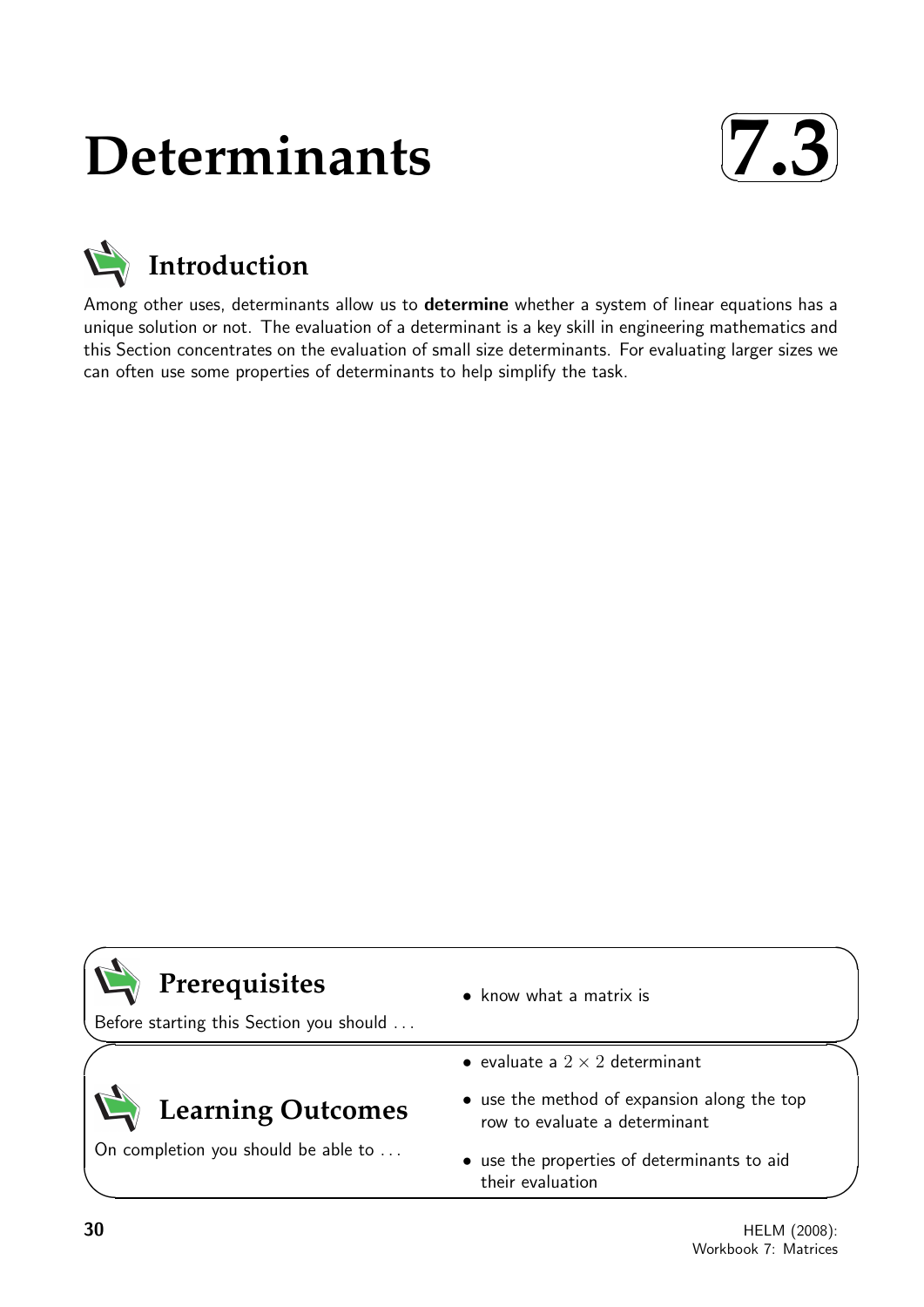®

### **1. Determinant of a 2**×**2 matrix**

The **determinant** of the matrix  $A =$  $\left[\begin{array}{cc} a & b \ c & d \end{array}\right]$  is denoted by  $\begin{array}{c} \begin{array}{c} \begin{array}{c} \end{array} \\ \begin{array}{c} \end{array} \end{array} \end{array}$ a b c d  $\begin{array}{c} \hline \end{array}$ (note the change from square brackets to vertical lines) and is defined to be the number  $ad - bc$ . That is:

$$
\left| \begin{array}{cc} a & b \\ c & d \end{array} \right| = ad - bc
$$

We can use the notation  $det(A)$  or  $|A|$  or  $\Delta$  to denote the determinant of A.

 $\widehat{T}$ as $\widehat{k}$ Find the determinants of the matrices  $A =$  $\left[\begin{array}{cc} 1 & 2 \\ 3 & 4 \end{array}\right]$ ,  $B =$  $\begin{bmatrix} 4 & -1 \end{bmatrix}$  $-2$   $-3$ 1  $, \qquad C =$  $\left[\begin{array}{cc} 0 & 0 \\ 0 & 0 \end{array}\right] \qquad D =$  $\left[\begin{array}{cc} 1 & 0 \\ 2 & 3 \end{array}\right],$  $E =$  $\left[\begin{array}{cc} 2 & 0 \\ 0 & 4 \end{array}\right], \qquad F =$  $\begin{bmatrix} -1 & 0 \end{bmatrix}$  $0 -3$ 1  $, \qquad G =$  $\begin{bmatrix} 1 & 2 \end{bmatrix}$  $-2$   $-4$ 1 . Your solution

Answer  $| A | = 1 \times 4 - 2 \times 3 = -2$   $| B | = 4 \times (-3) - (-1) \times (-2) = -12 - 2 = -14$  $| C | = 0$   $| D | = 3$   $| E | = 8$   $| F | = 3$   $| G | = -4 + 4 = 0$ 

## **2. Laplace expansion along the top row**

This is a technique which can be used to evaluate determinants of any order. In principle, this method can use any row or any column as its starting point. We quote one example: using the top row.

Consider  $\Delta =$  $|4 \t1 \t1|$  $\begin{bmatrix} 4 & 1 & 1 \\ 1 & 2 & 3 \\ 2 & 4 & 3 \end{bmatrix}$  $\overline{\phantom{a}}$  $3 \quad 1$  $\Big\}$ .  $\Big\}$ 

 $\begin{bmatrix} 0 & 1 & 2 \\ 0 & 0 & 0 \end{bmatrix}$ First we introduce the idea of a minor. Each element in this array of numbers has an associated minor formed by removing the column and row in which the element lies and taking the determinant of the remainder. For example consider element  $a_{23} = 3$ . We strike out the second row and the third column:

$$
\begin{array}{ccc|c}\n4 & 1 & 1 \\
-1 & 2 & 3 \\
3 & 1 & 2\n\end{array}
$$
\nto leave\n
$$
\begin{array}{|c|c|c|}\n4 & 1 & 1 & 4 \\
3 & 1 & 4 & 1\n\end{array}
$$
\n
$$
= 4 - 3 = 1.
$$

For the element  $a_{31} = 3$  we strike out the third row and first column:

$$
\begin{array}{ccc|c}\n4 & 1 & 1 \\
1 & 2 & 3 \\
8 & 1 & 2\n\end{array}
$$
 to leave  $\begin{vmatrix} 1 & 1 \\
2 & 3 \end{vmatrix} = 3 - 2 = 1.$ 

HELM (2008): Section 7.3: Determinants

 $\mathbf{I}$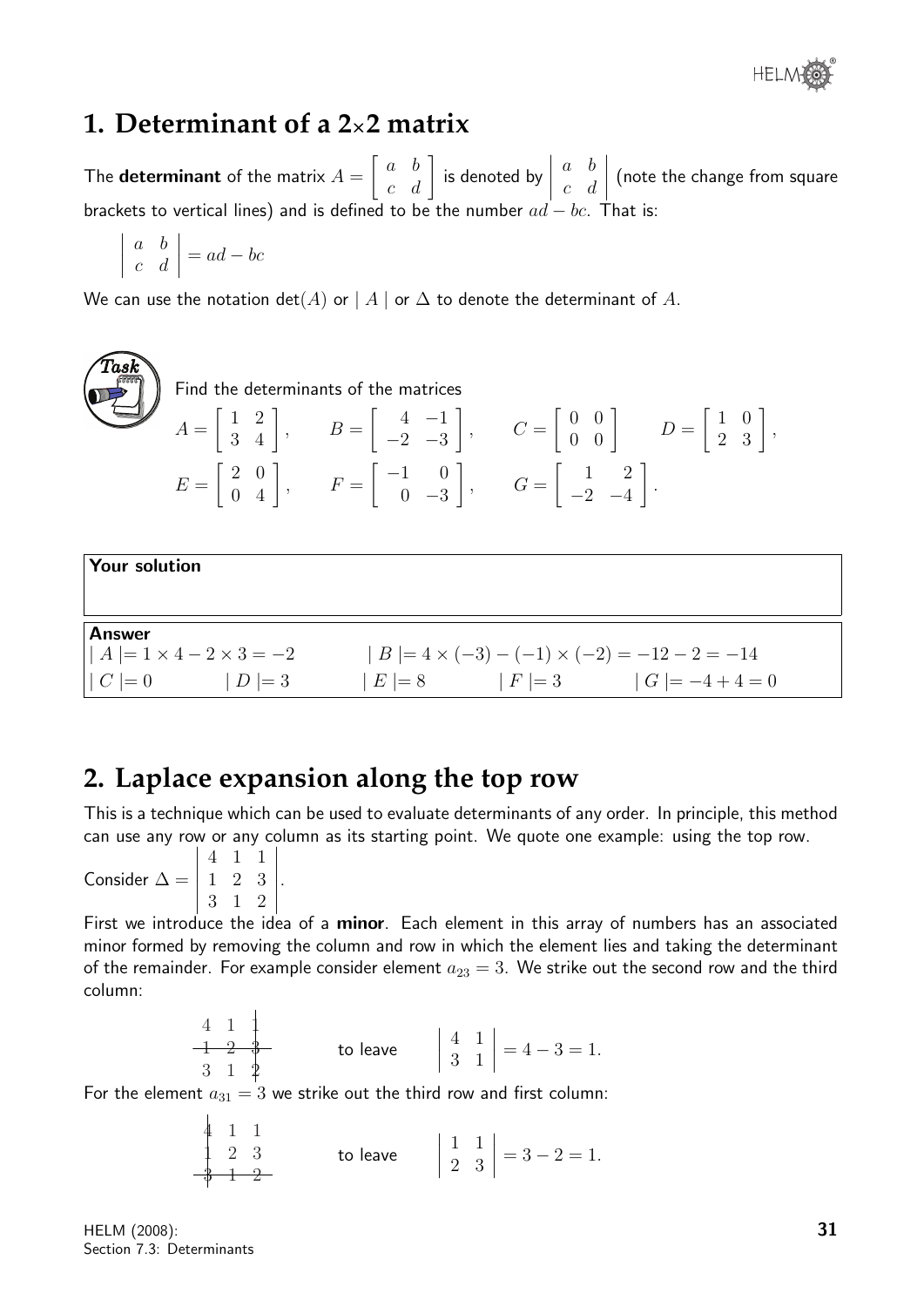

What is the minor of the element  $a_{22} = 2$ ?

| <b>Your solution</b>                                                                                  |  |
|-------------------------------------------------------------------------------------------------------|--|
| Answer<br>$\begin{vmatrix} 4 & 1 \\ 3 & 2 \end{vmatrix} = 8 - 3 = 5$                                  |  |
| Next we introduce the idea of a <b>cofactor</b> This is a minor with a sign attached. The appropriate |  |

n attached.  $\,$  I he appropriate sign comes from the pattern of signs appropriate to a  $3 \times 3$  array:

 $+$   $+$ − + − + − +

(i.e. positive signs on the leading diagonal and the signs 'alternate' everywhere else.) Each element has a cofactor associated with it. The cofactor of element  $a_{11}$  is denoted by  $A_{11}$ , that of  $a_{23}$  by  $A_{23}$  and so on.

To obtain the cofactor of an element of a  $3 \times 3$  matrix we simply multiply the minor of that element by the corresponding sign from the  $3 \times 3$  array of signs.

Hence the cofactor corresponding to  $a_{23}$  is

 $A_{23} = -$  4 1 3 1  $\Big| = -1$ 

and the cofactor corresponding to  $a_{31}$  is  $A_{31}=+$  1 1 2 3  $= 1$ .



What is the cofactor of the element  $a_{22}$ ?

Your solution

Answer

The sign in the position of  $a_{22}$  in the array of signs is  $+$ Hence, since the minor of this element is +5 the cofactor is  $A_{22} = +5$ .

Cofactors are important as it can be shown that the value of the determinant of a  $3 \times 3$  matrix can be found from the formula

$$
\Delta = a_{11}A_{11} + a_{12}A_{12} + a_{13}A_{13}.
$$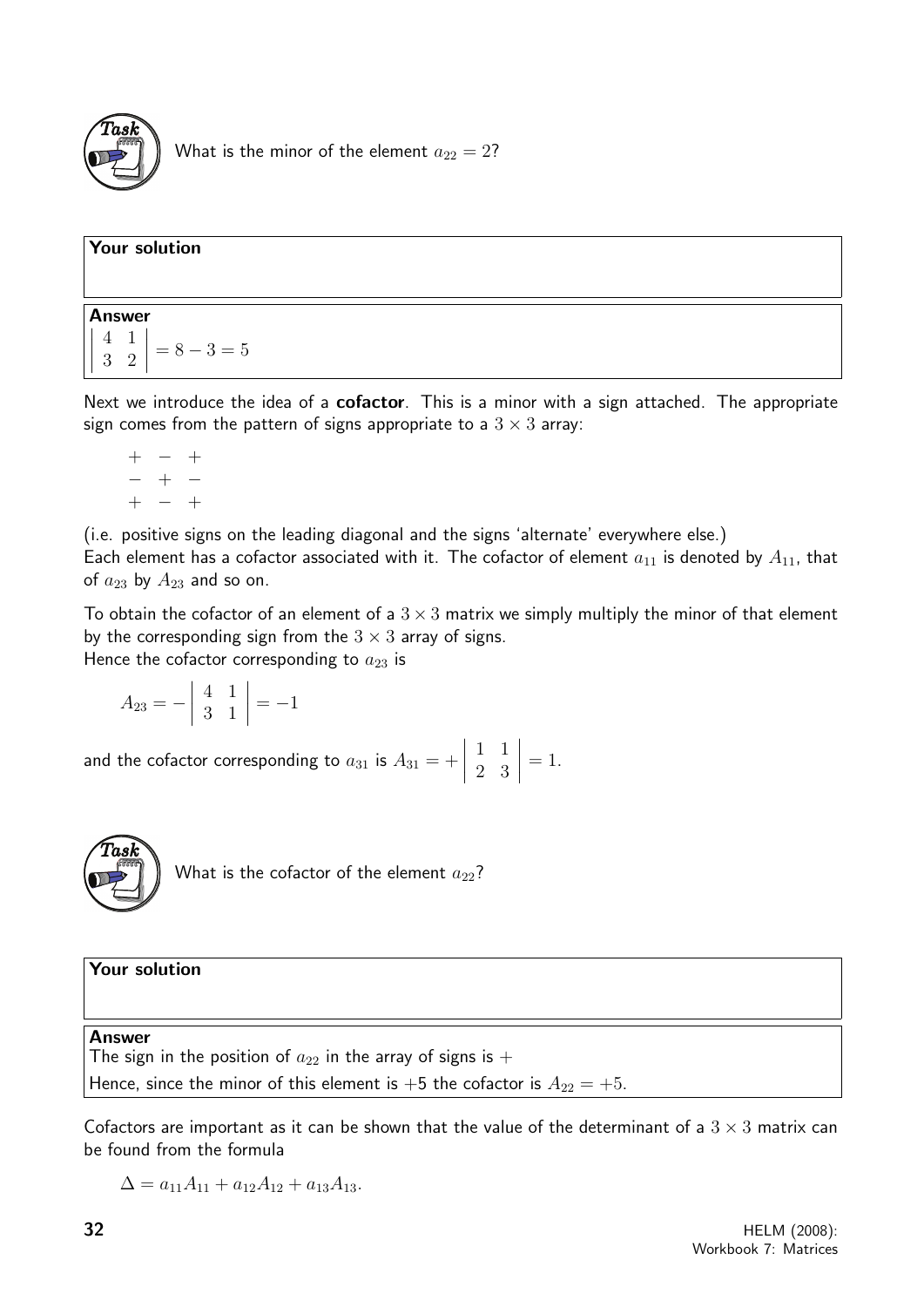

In words "the determinant of a  $3 \times 3$  matrix is obtained by multiplying each element of the first row by its corresponding cofactor and then adding the three together". (In fact this rule can be extended to apply to any row or any column and to any order square matrix.)



In the case of 
$$
\Delta = \begin{vmatrix} 4 & 1 & 1 \\ 1 & 2 & 3 \\ 3 & 1 & 2 \end{vmatrix}
$$
 we have  $a_{11} = 4$ ,  $a_{12} = 1$ ,  $a_{13} = 1$ ,  
\n
$$
A_{11} = + \begin{vmatrix} 2 & 3 \\ 1 & 2 \end{vmatrix} = 4 - 3 = 1
$$
\n
$$
A_{12} = - \begin{vmatrix} 1 & 3 \\ 3 & 2 \end{vmatrix} = -(2 - 9) = 7
$$
\n
$$
A_{13} = + \begin{vmatrix} 1 & 2 \\ 3 & 1 \end{vmatrix} = 1 - 6 = -5
$$
\nHence  $\Delta = 4 \times 1 + 1 \times 7 + 1 \times -5 = 6$ .

Alternatively, choosing to expand along the second row:

$$
\Delta = a_{21}A_{21} + a_{22}A_{22} + a_{23}A_{23}
$$
  
=  $1\left(-\begin{vmatrix} 1 & 1 \\ 1 & 2 \end{vmatrix}\right) + 2\left(\begin{vmatrix} 4 & 1 \\ 3 & 2 \end{vmatrix}\right) + 3\left(-\begin{vmatrix} 4 & 1 \\ 3 & 1 \end{vmatrix}\right) = 6$  as before.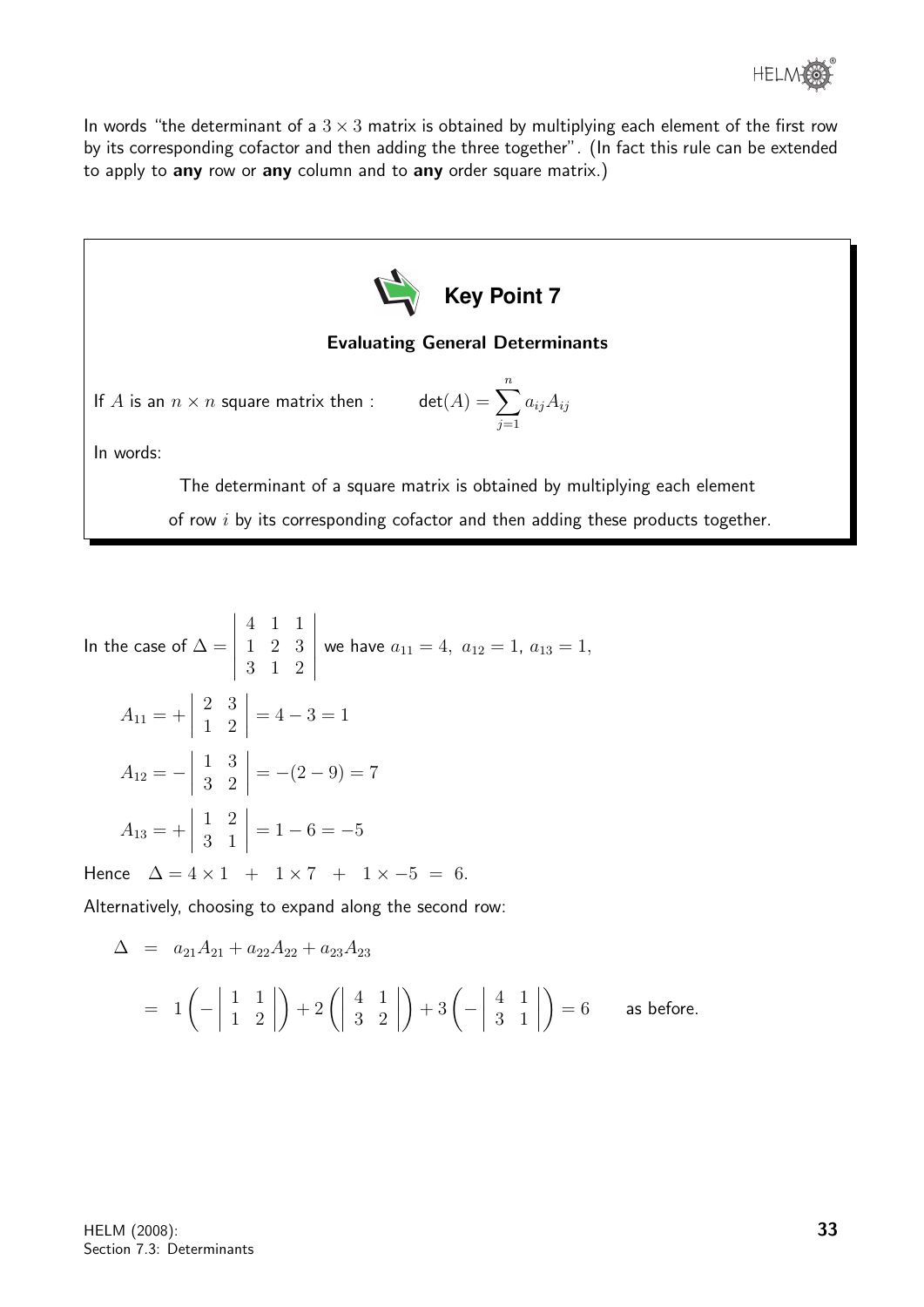

| Use expansion along the first row to find $\Delta = \begin{vmatrix} 1 & -1 & 3 \\ 0 & 2 & 6 \\ -2 & 1 & 5 \end{vmatrix}$ |  |  |
|--------------------------------------------------------------------------------------------------------------------------|--|--|

| Your solution                                                                                |
|----------------------------------------------------------------------------------------------|
|                                                                                              |
|                                                                                              |
|                                                                                              |
|                                                                                              |
|                                                                                              |
|                                                                                              |
| <b>Answer</b><br>$a_{11} = 1, \quad a_{12} = -1, \quad a_{13} = 3$                           |
|                                                                                              |
| $A_{11} = + \begin{vmatrix} 2 & 6 \\ 1 & 5 \end{vmatrix} = 10 - 6 = 4$                       |
| $A_{12} = - \begin{vmatrix} 0 & 6 \\ -2 & 5 \end{vmatrix} = -(0 + 12) = -12$                 |
| $A_{13} = + \begin{vmatrix} 0 & 2 \\ -2 & 1 \end{vmatrix} = 2 + 2 = 4.$                      |
| Hence $\Delta = 1 \times 4 + (-1) \times (-12) + 3 \times 4 = 4 + 12 + 12 = 28$ , as before. |

## **3. Properties of determinants**

Often, especially with determinants of large order, we can simplify the evaluation rules. In this Section we quote some useful properties of determinants in general.

1. If two rows (or two columns) of a determinant are interchanged then the value of the determinant is multiplied by  $(-1)$ .

For example 
$$
\begin{vmatrix} 4 & 3 \\ 1 & 2 \end{vmatrix} = 8 - 3 = 5
$$
 but (interchanging columns)  $\begin{vmatrix} 3 & 4 \\ 2 & 1 \end{vmatrix} = 3 - 8 = -5$  and (interchanging rows)  $\begin{vmatrix} 1 & 2 \\ 4 & 3 \end{vmatrix} = 3 - 8 = -5$ .

2. The determinant of a matrix  $A$  and the determinant of its transpose  $A^T$  are equal.

$$
\left| \begin{array}{cc} 1 & 2 \\ 3 & 4 \end{array} \right| = \left| \begin{array}{cc} 1 & 3 \\ 2 & 4 \end{array} \right| = 4 - 6 = -2
$$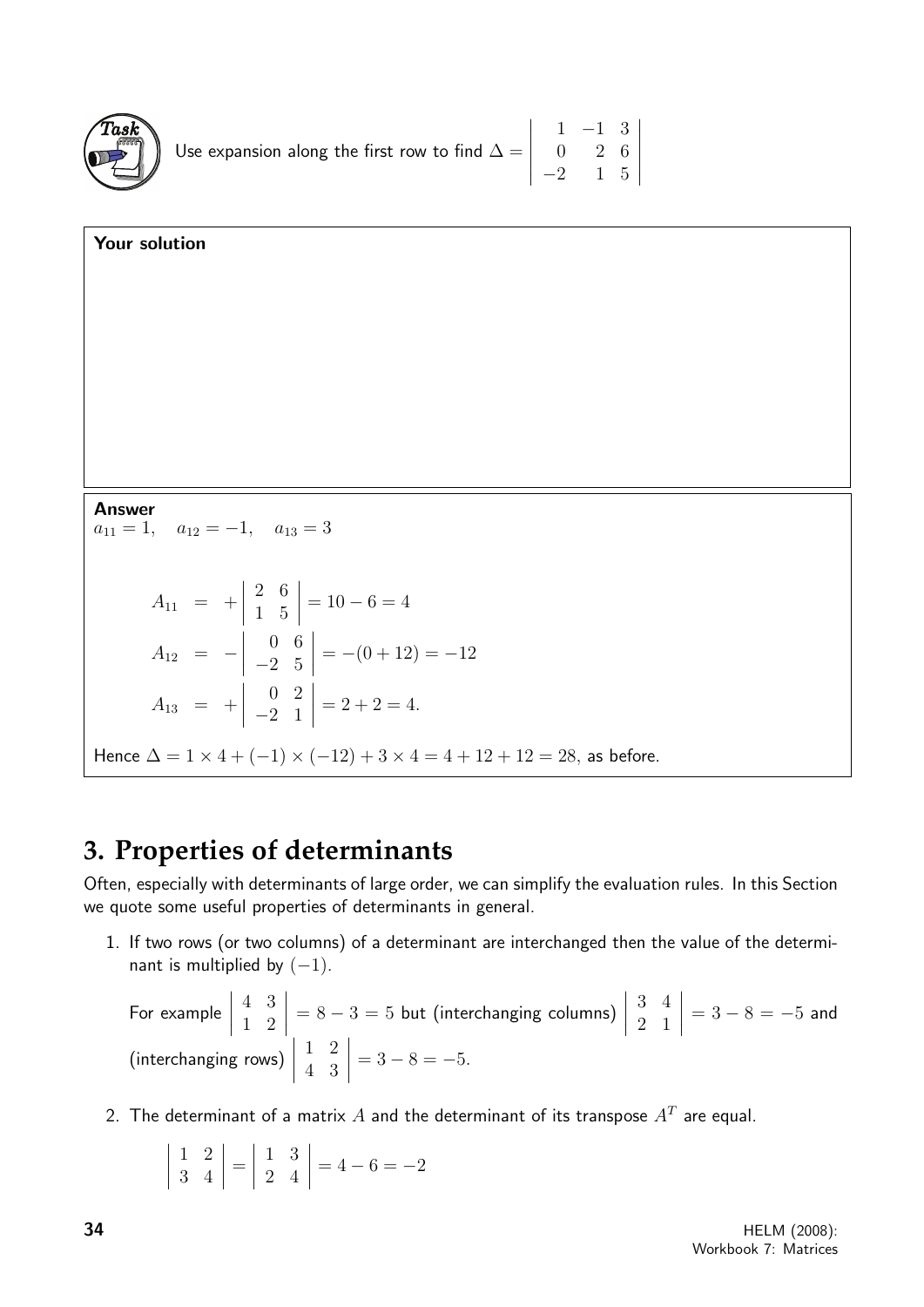3. If two rows (or two columns) of a matrix  $A$  are equal then it has zero determinant.

For example, the following determinant has two identical rows:

$$
\begin{vmatrix} 1 & 2 & 3 \ 1 & 2 & 3 \ 4 & 5 & 6 \end{vmatrix} = 1 \times \left( \begin{vmatrix} 2 & 3 \ 5 & 6 \end{vmatrix} \right) + 2 \times \left( - \begin{vmatrix} 1 & 3 \ 4 & 6 \end{vmatrix} \right) + 3 \times \left( \begin{vmatrix} 1 & 2 \ 4 & 5 \end{vmatrix} \right)
$$
  
= -3 + 2 \times (6) + 3 \times (-3) = 0.

4. If the elements of one row (or one column) of a determinant are multiplied by  $k$ , then the resulting determinant is  $k$  times the given determinant:

|  |  | $\begin{vmatrix} 1 & 2 & 3 \\ 4 & 8 & 6 \\ 7 & 8 & 9 \end{vmatrix} = 2 \begin{vmatrix} 1 & 2 & 3 \\ 2 & 4 & 3 \\ 7 & 8 & 9 \end{vmatrix}.$ |  |  |
|--|--|--------------------------------------------------------------------------------------------------------------------------------------------|--|--|

Note that if one row (or column) of a determinant is a multiple of another row (or column) then the value of the determinant is zero. (This follows from properties 3 and 4.)

For example:

$$
\begin{vmatrix} 2 & 4 & -1 \\ 4 & 2 & 1 \\ -4 & -8 & 2 \end{vmatrix} = 2 \times \begin{vmatrix} 2 & 1 \\ -8 & 2 \end{vmatrix} + 4 \times \left( - \begin{vmatrix} 4 & 1 \\ -4 & 2 \end{vmatrix} \right) - 1 \times \begin{vmatrix} 4 & 2 \\ -4 & -8 \end{vmatrix}
$$

$$
= 2(12) + 4(-12) - (-24) = 0
$$

This is predictable as the 3rd row is  $(-2)$  times the first row.

5. If we add (or subtract) a multiple of one row (or column) to another, the value of the determinant is unchanged.

Given 
$$
\begin{vmatrix} 1 & 2 \\ 4 & 5 \end{vmatrix}
$$
, add  $(2 \times$  row 1) to (row 2) gives  

$$
\begin{vmatrix} 1 & 2 \\ 4 + 2 \times 1 & 5 + 2 \times 2 \end{vmatrix} = \begin{vmatrix} 1 & 2 \\ 6 & 9 \end{vmatrix} = 9 - 12 = -3 = \begin{vmatrix} 1 & 2 \\ 4 & 5 \end{vmatrix}
$$

6. The determinant of a lower triangular matrix, an upper triangular matrix or a diagonal matrix is the product of the elements on the leading diagonal.

As an example, it is easily confirmed that each of the following determinants has the same value  $1 \times 4 \times 6 = 24$ .

|  | 123                                                                     | $\begin{pmatrix} 1 & 0 & 0 \end{pmatrix}$                 |  |  |                                                                                                    |
|--|-------------------------------------------------------------------------|-----------------------------------------------------------|--|--|----------------------------------------------------------------------------------------------------|
|  |                                                                         | $\begin{bmatrix} 2 & 4 & 0 \end{bmatrix}$ ,               |  |  |                                                                                                    |
|  | $\left[\begin{array}{ccc c} 0 & 4 & 5 \\ 0 & 0 & 6 \end{array}\right],$ | $\begin{array}{ c c c c c } \hline 3 & 5 & 6 \end{array}$ |  |  | $\begin{array}{ c c c c } \hline 1 & 0 & 0 & 0 \\ 0 & 4 & 0 & 0 \\ 0 & 0 & 6 & \hline \end{array}$ |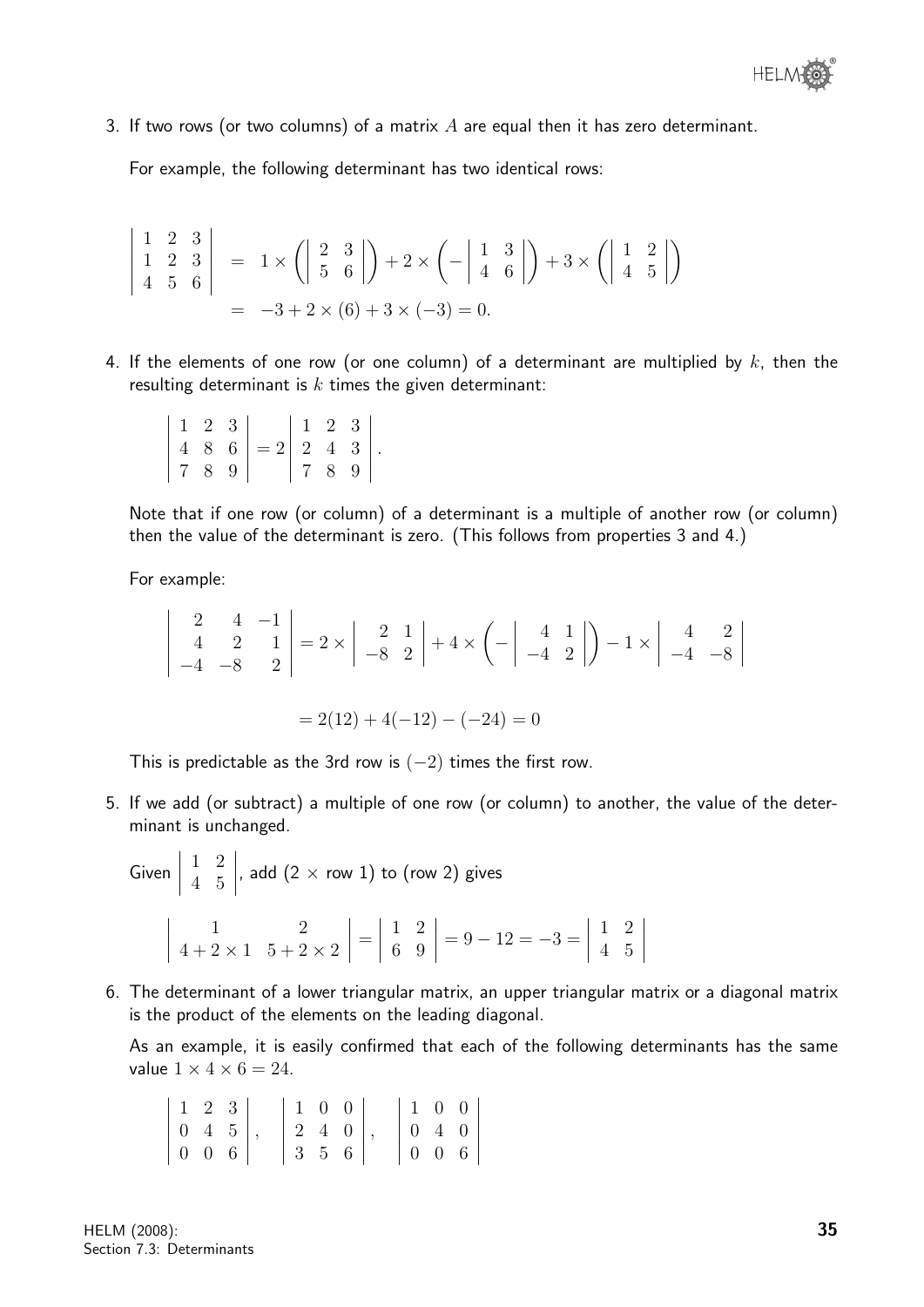

Your solution

This task is in four parts. Consider

$$
\Delta = \begin{vmatrix} 1 & 4 & 8 & 2 \\ 2 & -1 & 1 & -3 \\ 0 & 2 & 4 & 2 \\ 0 & 3 & 6 & 3 \end{vmatrix}
$$

(a) Use property 2 to find another matrix whose determinant is equal to  $\Delta$ :

| <b>Answer</b><br>$\Delta = \begin{vmatrix} 1 & 2 & 0 & 0 \\ 4 & -1 & 2 & 3 \\ 8 & 1 & 4 & 6 \\ 2 & -3 & 2 & 3 \end{vmatrix}$ , by transposing the matrix. |  |  |  |
|-----------------------------------------------------------------------------------------------------------------------------------------------------------|--|--|--|
|                                                                                                                                                           |  |  |  |
|                                                                                                                                                           |  |  |  |

(b) Now expand along the top row to express  $\Delta$  as the sum of two products, each of a number and a  $3 \times 3$  determinant:

#### Your solution

Answer

| $\Delta = 1 \times \begin{vmatrix} -1 & 2 & 3 \\ 1 & 4 & 6 \\ -3 & 2 & 3 \end{vmatrix} - 2 \times \begin{vmatrix} 4 & 2 & 3 \\ 8 & 4 & 6 \\ 2 & 2 & 3 \end{vmatrix}$ |  |  |  |  |
|----------------------------------------------------------------------------------------------------------------------------------------------------------------------|--|--|--|--|
|                                                                                                                                                                      |  |  |  |  |
|                                                                                                                                                                      |  |  |  |  |

(c) Use the statement after property 4 to show that the second of the  $3 \times 3$  determinants is zero:

#### Your solution

#### Answer

In the second  $3 \times 3$  determinant, row  $2 = 2 \times$ row 1 hence the determinant has value zero.

(d) Use the statement after property 4 to evaluate the first determinant:

#### Your solution

#### Answer

In the first  $3 \times 3$  determinant column  $3 = \frac{3}{2} \times$  column 2. Hence this determinant is also zero. Therefore  $\Delta = 0$ .